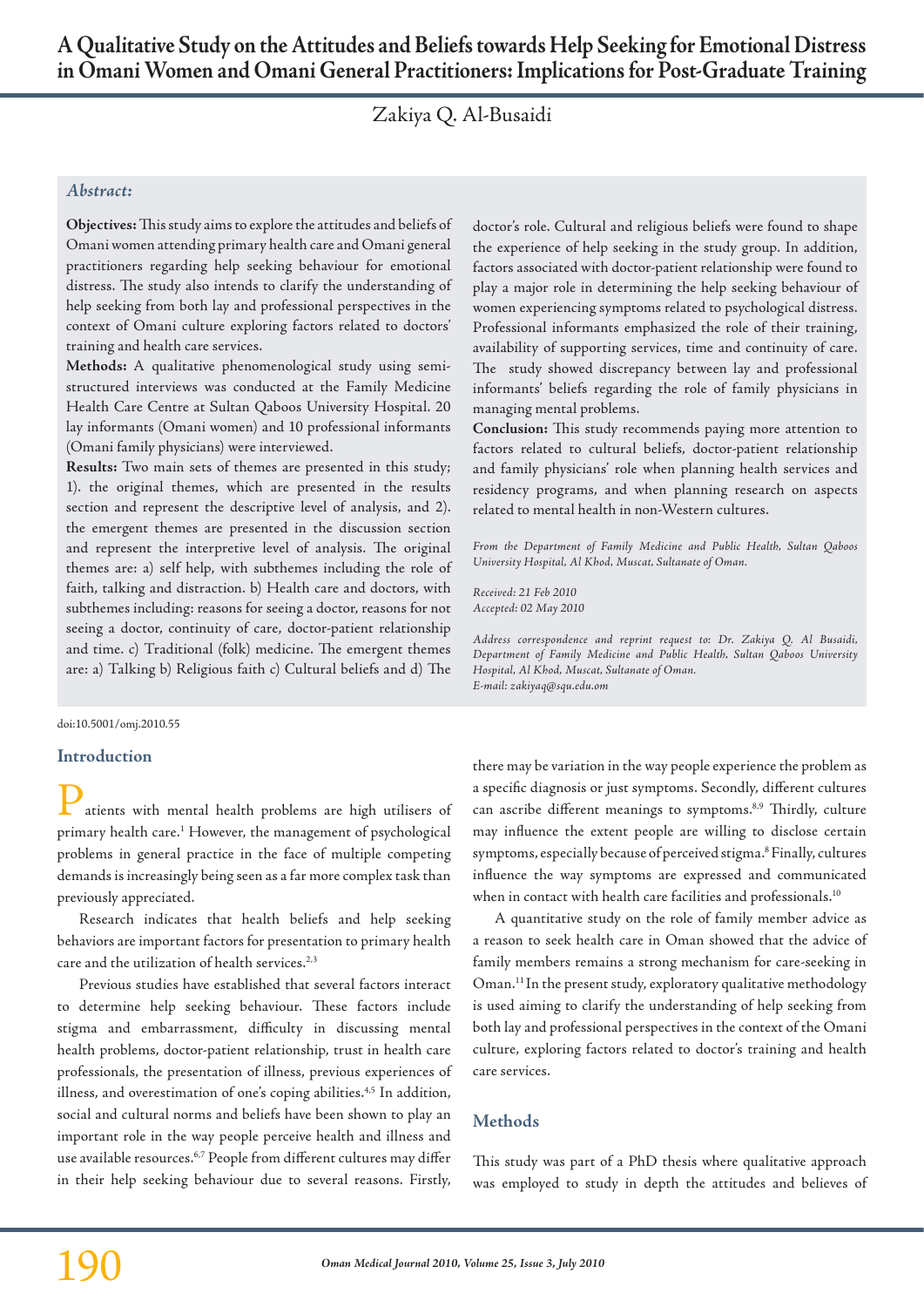both women and general practitioners towards mental health.<sup>12</sup> Two main groups of informants participated in the study: a lay informant group and a professional informant group. Semi structured interviews were used focusing on the following main domains; experience of contentment and discontentment, manifestation of distress, symptom attribution, and help seeking behavior.

In this article, only the categories related to help seeking are discussed. An interview guide was developed based on previous literature.6,7,13 While developing the interview guide, it was taken into consideration that questions had to be open-ended, inviting the interviewee to talk. In addition, questions were made neutral and jargon-free. Although the questions were placed in a certain desirable sequence, the researcher was aware that the interview did not have to follow the sequence on the schedule and that not every question needed to be asked or answered in exactly the same way with each informant. The researcher was ready to follow the novel avenues if they were going to add to the study but at the same time to keep the interview within the agreed domain.

In relation to help seeking behaviour, the key areas that were covered included:

- 1.Women's own experience of emotional and psychological distress. For example: when you are discontent, how do you feel?
- 2.Actions taken by the informants as solutions. For example: When you feel distressed for any reason you mentioned, what do you do to feel better? Probe for self help, family, religion, spiritual, alternative medicine, traditional healers, medical practitioners other allied health and non conventional.
- 3.Women's experience of the efficiency and usefulness of the actions and solutions used.

Questions and probes for professional informants were as follows; 1)What is the role of the GP in dealing with these problems? In what ways do you think you can help the patients and How confident do you feel dealing with these problems? 2) What are the other ways patients might seek help?

The questions were primarily developed in English and translated by the researcher into Arabic, using an Arabic-English English-Arabic dictionary when necessary.14 Before starting data collection, approval of the medical research and ethics committee at the Sultan Qaboos University was obtained in December 2001. Socio-demographic information, including contact information, educational level, occupation and demographic information, was obtained from all the informants before starting the interview.

Lay informants (20 in total) were selected from among the Omani women attending the (FAMCO) health centre at the Sultan Qaboos University, using maximum variation sampling.15,16 They represented a spectrum of socio-economic status, educational levels, marital status and urban/rural backgrounds. (Table 1)

**Table 1:** Socio-demographic variables for the lay informants

| Socio-demographic<br>variable | Distribution among Lay informants                                                                                        |  |
|-------------------------------|--------------------------------------------------------------------------------------------------------------------------|--|
| Age                           | 21 to more than 50 years                                                                                                 |  |
| Place of residence            | 11 live in urban/ 9 in rural areas                                                                                       |  |
| Level of education            | 7 college and university graduates, 6<br>secondary school graduates, 3 primary<br>school education and 4 were illiterate |  |
| Occupation                    | 8 house wives, 6 professionals, 3 non-<br>professionals, 1 student and 2 unemployed.                                     |  |
| Marital status                | 14 married, 4 single and 3 widowed                                                                                       |  |
| Number of children            | Average of 4                                                                                                             |  |
| Type of family                | 8 live in extended families                                                                                              |  |

A homogenous sample was used to select professional informants in order to concentrate on issues related to medical education and the effect of the culture on this specific group.<sup>16</sup> Male and female Omani general practitioners (GPs) who graduated from the Oman Medical Speciality Board (OMSB) family medicine program in 3 different years prior to the study were contacted by phone. A number of them were unavailable in the country or were difficult to contact. 10 GPs were willing to take part, 6 females and 4 males. (Table 2)

**Table 2:** Socio-demographic variables for the professional informants

| Socio-demographic variables     | Distribution among<br>Professional informant                                                                    |  |
|---------------------------------|-----------------------------------------------------------------------------------------------------------------|--|
| Sex                             | 6 females and 4 males                                                                                           |  |
| Age                             | $31-37$ years                                                                                                   |  |
| Place of university education   | 1 in Bahrain, 9 SQU (Oman)                                                                                      |  |
| Place of postgraduate education | 10 in Oman                                                                                                      |  |
| Type of family                  | 2 lived in extended families                                                                                    |  |
| Place of work                   | 7 work for the Ministry of<br>health, 2 for Sultan Qaboos<br>university hospital, and 1 for<br>the armed forces |  |

A pilot study was conducted before starting the actual data collection. A total of 9 informants, 5 lay and 4 professional, were interviewed. The aim of the pilot study was to test the acceptability of the questions and the responses of the informants. This aim was achieved through critically appraising tape recordings giving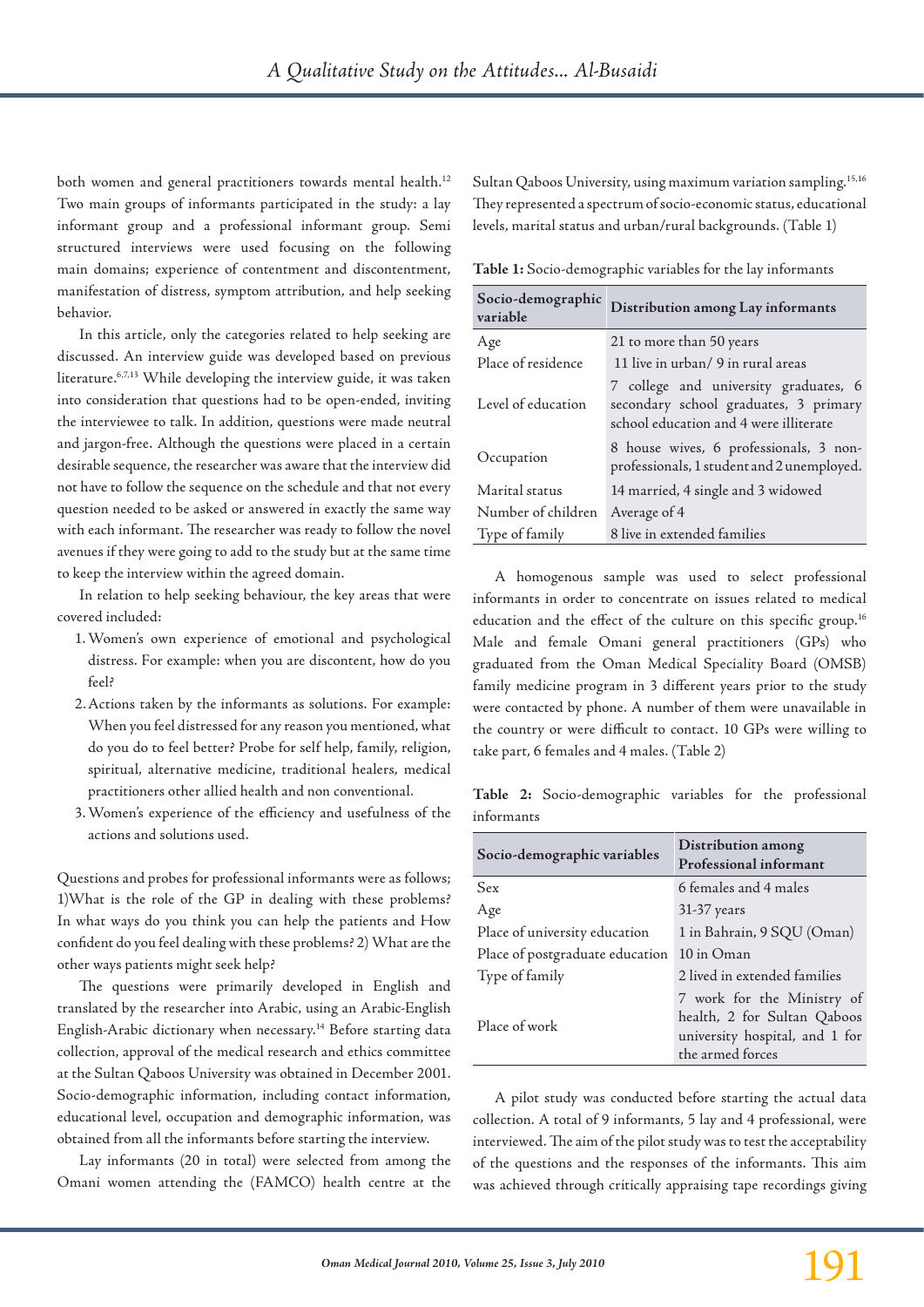attention to how directive the researcher was, the presence of leading questions and whether good cuing and propping were used. Changes and adjustments were made to the props and questions accordingly.

In the study, each interview began with a preamble setting the parameters of the interview (length and audio taping), assuring confidentiality and the possibility of withdrawing from the study at any stage. The informants were assured that there were no right or wrong answers, rather their ideas, views and experiences were the important contributions to the study. Consent was taken by the author prior to commencement of the interviews and all informants approached consented to the study except for two due to unavailability of time. All the interviews were conducted by the author in Arabic, which was the mother tongue for most of the informants. The recorded interviews were transcribed fully and verbatim, noting long pauses and non-verbal communications when thought to be important.

Although the author was not practising at the FAMCO health centre during the three years of the research period and none of the interviewed informants were patients of the researcher, there was still the potential that they could be in the future. In this study, the effect of the researcher was also important when interviewing the professional informants. As colleagues, the researcher had relationships of varying degrees with all of the professional informants. This kind of relationship must have affected the amount of spontaneity in the interviews both positively and negatively. Nevertheless, the author started the interview by explaining to the informants that they were free to say what they thought and felt without trying to correct them. The author believed that her being a woman and from the same culture as that of the informants would have a positive effect on the interviews and would help her understand the meaning and aid interpretation of the informants' views. On the other hand, being from the same culture could have reduced the researcher's ability to clearly recognise certain themes because she regarded them as normal.

The analysis was initiated based on the interview guide. The original themes derived from the interview guide were assigned to sentences and paragraphs of data and inferential codes of data were put together as lower levels or sub themes. The coding moved from the descriptive to the more interpretative and a set of emergent themes were developed. The analysis approach described in Miles and Hubermanwas used in this study in addition to what Smith describes as the "interpretive phenomenological analysis."17,18

The transcripts were read several times. Interesting and recurring ideas in addition to striking words and sentences were marked on the right margin.

In the left margin, the original themes derived from the

interview guide were assigned to sentences and paragraphs of the data. These were used as general themes while the recurring new ideas from units of data were put together as lower levels or sub themes. The end product of this process was that the original main themes were listed with a number of sub themes, or branches, derived from the data cluster together under the original themes. The original themes based on the interview guide were: 1. Self help, with subthemes including the role of faith, talking and distraction. 2. Health care and doctors, with subthemes including reasons for seeing a doctor, reasons for not seeing a doctor, continuity of care, doctor-patient relationship and time. 3. Traditional (folk) medicine. The themes are presented in the results section. (Table 3)

#### **Table 3:** Original themes

| The original themes.              |                                          |  |
|-----------------------------------|------------------------------------------|--|
| Theme 1: Self help.               |                                          |  |
| Subthemes:                        |                                          |  |
|                                   | 1. Religious faith                       |  |
|                                   | 2. Talking                               |  |
|                                   | 3. Distraction                           |  |
| Theme 2: Health care and doctors. |                                          |  |
| Subthemes:                        |                                          |  |
| $\mathbf{I}$ .                    | Reason for seeing a doctor               |  |
|                                   | 2. Reasons for not seeing a doctor       |  |
|                                   | 3. Continuity of care                    |  |
|                                   | 4. Doctor patient relationship           |  |
| 5                                 | Time                                     |  |
| 'nн                               | $\sim$ T $\sim$ 1/0 11 $\sim$ 10 $\cdot$ |  |

#### **Theme 3: Traditional (folk) medicine.**

The second level of analysis was inductive in nature and was characterized by the emergence of a new set of themes that are different from the original themes. Some of these themes originally appeared as sub themes but they continued appearing recurrently across most of the original themes. These new themes were characterized by being pointers to the informants' more general beliefs or style of thinking. They recurred with most of the informants cutting across a number of original themes present in both groups of lay and professional informants.

The emergent themes included; 1). Talking, 2). Religious faith, 3). Cultural beliefs, and 4). The doctor's role. These themes are presented in the discussion section. (Table 4)

The computer package NVivo was used to aid in the analysis. Triangulation with multiple analysts was used as a method of verification in this study. It is defined as "having two or more persons independently analyse the same qualitative data and compare their findings."16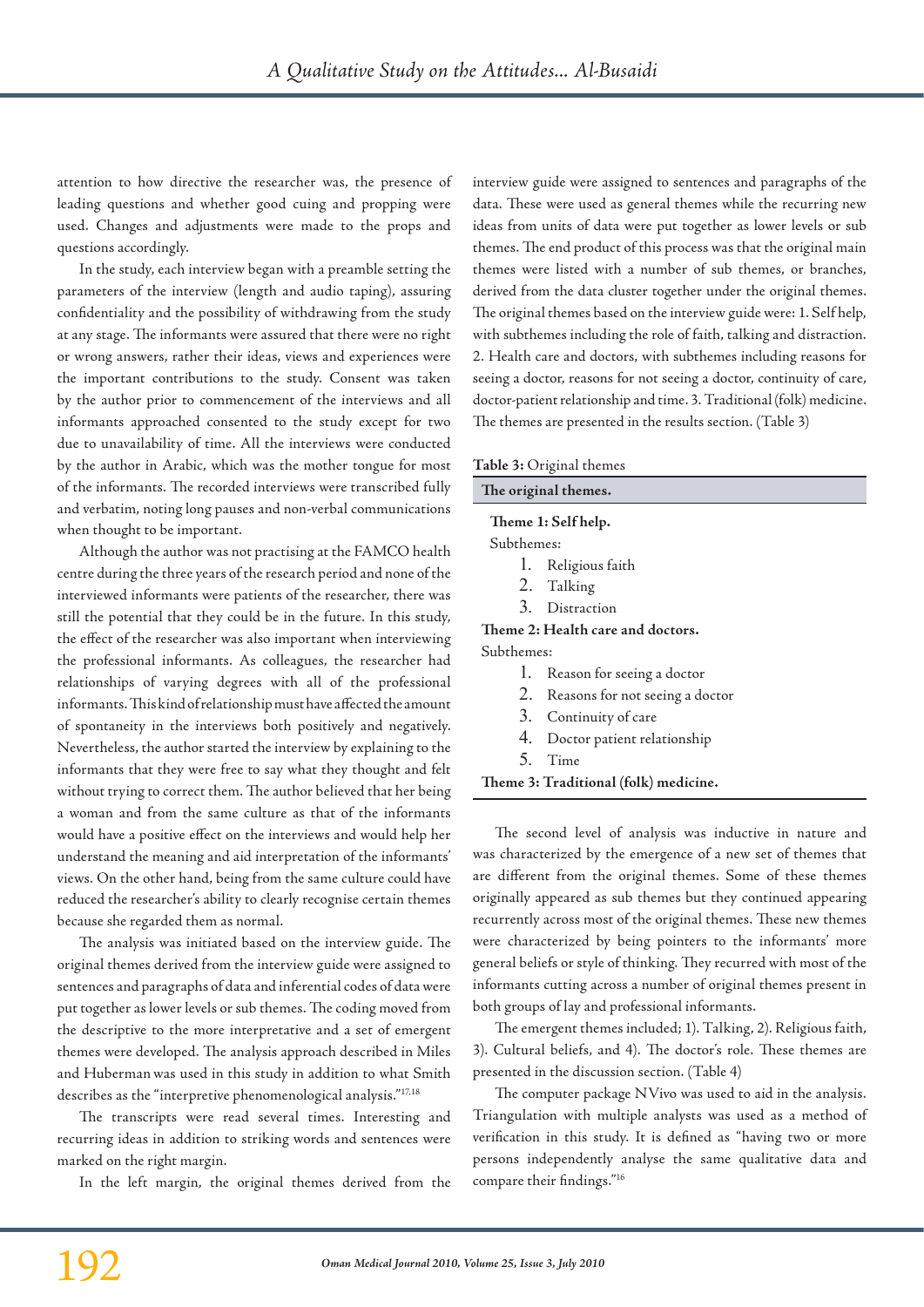**Table 4:** Emergent themes

| The emergent themes        |  |
|----------------------------|--|
| Theme 1: Talking           |  |
| Theme 2: Religious faith   |  |
| Theme 3: Cultural beliefs  |  |
| Theme 4: The doctor's role |  |

For this study there were three different sessions of peer review conducted during the first stage of analysis. The analysts were given interview transcripts to read independently and analyse for content and structure. This was followed by a meeting session to discuss the themes developed and assess the level of agreement. The peer review meetings supported the results of the analysis, and there was a great level of agreement between the researchers.

# **Results**

In terms of the first theme"self help" and focusing on religious faith, all lay and professional informants agreed that faith was an important strategy of help. Faith was mentioned both as a belief and a practice. As a practice, informants talked about praying, reading the Quran, prayers and *thikr* as relieving.<sup>1</sup> Reading the Quran was the most commonly mentioned practice by all of the informants to relieve emotional distress. Informants stressed that the Quran has to be read with concentration and devoutness in order for the reading to have a contenting effect.

"When you read with conviction…you are reading Allah's words with complete submission and devoutness. That will have an effect for sure." Lay informant 11 explained.

Other aspects of Islamic faith, mentioned by the informants which were regarded as helpful included endurance and believing in fate. Informants declared that their belief in fate helps them accept difficult situations that cannot be changed and carry on with life instead of dwelling on the past. Not believing in fate was thought to lead to difficulties and psychological problems.

Professional informants also stressed the importance of faith on their patients' wellbeing. They talked mainly about praying and reading the Quran. They agreed that if treatment involves reading the Quran, they will not advice their patients against it. On the contrary, some professional informants said that they would encourage their patients to read the Quran as a form of treatment either on its own or in addition to medical treatment.

"Reading the Quran is a good thing. I would tell the patients myself to read the Quran or pray. As a doctor in this culture, I can use it for treating my patients." Professional informant 4 explained.

The Professional informants shared with lay informants the significance of believing in fate. They mentioned that this belief was helpful to their patients and made patients deal with difficult situations better**.**

Talking was another subtheme that all the lay informants and six professional informants mentioned as a strategy for help. The different ways of talking mentioned included confiding, chatting and complaining. The most commonly mentioned people as trusted ones to confide in were family members, especially sisters and mothers followed by friends.

"Talking makes you feel better; part of your distress will be relieved... I talk to my aunt because I feel she is close to me. I tell her about everything that disturbs me." Lay informant 5.

Chatting to family members, friends and neighbours was also mentioned as relieving. The difference between chatting and confiding is that informants choose to confide in certain people and they usually do that either to relieve a sense of distress or in order to solve a problem. Chatting, however, is aimed at trying to forget about the distressing subject and avoid thinking about it. Informants said that they would talk to a doctor if they needed someone to talk to, but could not find a suitable person. Lay informants linked talking to understanding. Feeling understood by family members, husband and doctors was encouraging for informants to talk. On the other hand, lack of understanding will deter the informants from talking about their distress.

Professional informants were aware that talking lead to contentment and satisfaction in the patients. They mentioned talking as a therapy and most of them agreed that listening to the patients was essential in treating emotional problems. In addition, doctors agreed with the lay informants that people who did not talk and "kept things inside" were more prone to stress and psychological problems. Some professional informants expressed the need for more "talking therapies." They thought that general practitioners as well as psychiatrists need to spend more time on "talking therapies." However, some doctors talked about their lack of experience with counselling and psychotherapy.

"Sometimes I feel that I don't have enough experience. I need more experience and maybe to attend courses in counseling." Professional informant 6.

All lay informants talked about avoiding thinking (blocking 'negative' thoughts or distraction) of distressing subjects in order to feel better. However, none of the professional informants talked about distraction as being helpful. Lay informants described distraction as trying to forget about the problem, getting busy with other things and not to keep the problem on their minds. Different activities were mentioned as ways of getting busy and avoiding thinking about distressing subjects. Most of the informants talked about going out for visits and socializing as a way of avoiding thinking.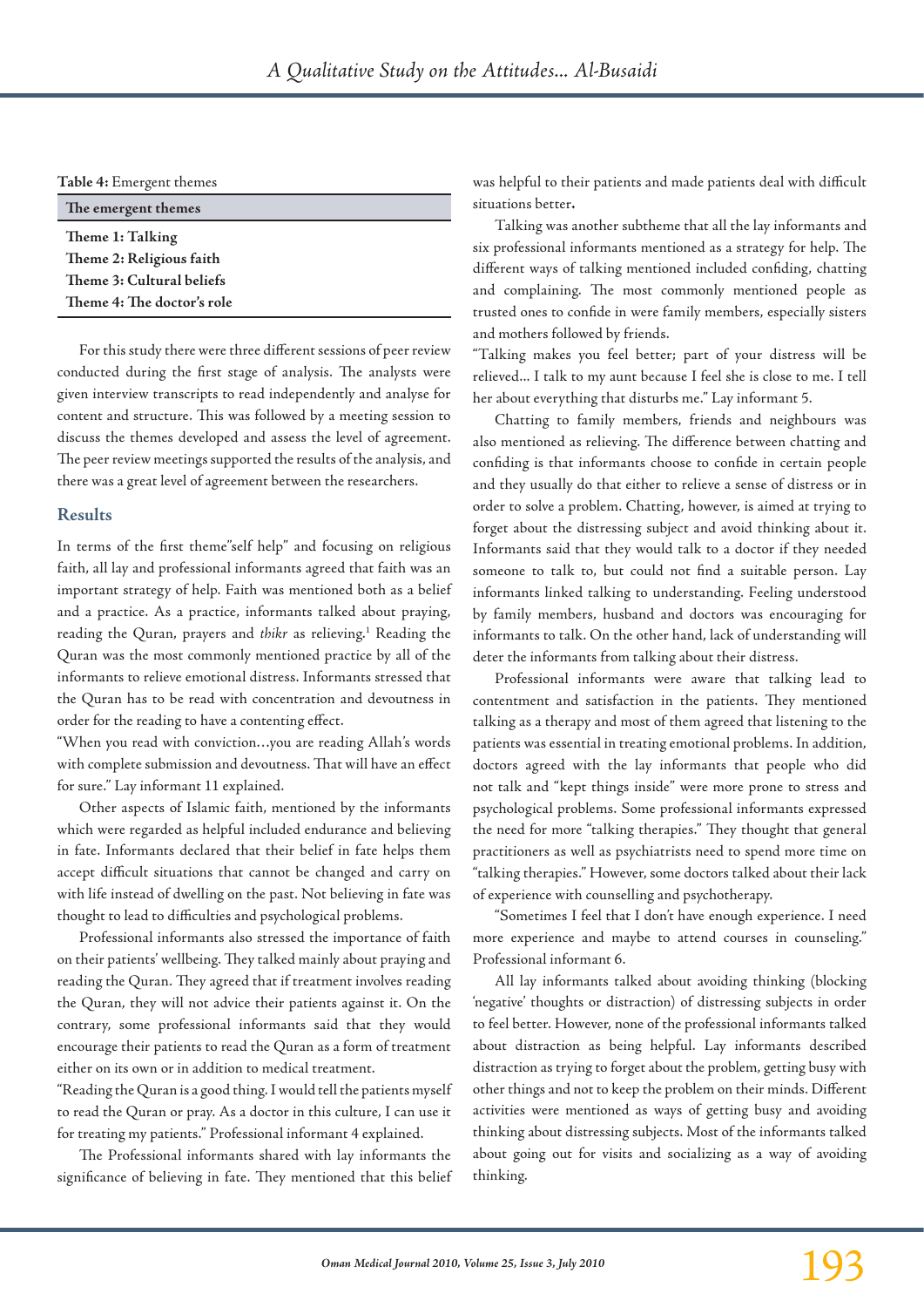"I try to forget about the reasons for my distress. I know it is not possible to forget but I try to get busy with other things. I try not to be alone, I go out with people. I talk to them, but I try not to talk about the distressing subject." Lay informant 17.

In the second theme, all informants talked about issues related to health care (the doctor) in relation to help seeking. They spoke about the doctor's role, reasons for seeing or not seeing a doctor, time constraint, continuity of care and the stigma associated with mental illness. Professional informants talked about their role in treating patients with emotional distress and the difficulties they face in diagnosing and treating patients with medically unexplained symptoms.

The lay informants mentioned several reasons for seeing a doctor for their distress. For example, worry about having a serious disease behind the symptoms such as high blood pressure, heart disease or cancer. They said that they would see a doctor if symptoms were persistent or if they were severe. In addition, they said that if they had psychological or emotional distress that was beyond their abilities to deal with, then they would see a doctor. Another reason commonly given for seeing a doctor was to receive advice related to their social problems and to help them solve the complicated problem.

"It is possible if I have a problem going on for a long time, distressing and I cannot find a solution for it…a distressing problem that is psychologically tiring and causing me worries and loss of sleep. In that case I will see a doctor." Lay informant 14.

Professional informants agreed that their role is not limited to listening to the patient but also included trying to help the patient solve his/her problems by suggesting solutions and discussing these solutions with him/her. However, they didn't mention the relationship between help seeking and the severity of the symptoms.

The lay informants talked about the stigma surrounding mental illnesses as a reason for not seeing a doctor in cases of distress. Stigma was mentioned in association with the word *majnoon.*<sup>1</sup>

"Yes, some people go (to see psychiatrists) but you know Omanis they do not believe in things such as psychological problems. For example, if someone has a psychiatric disease, they will say he is crazy. For example, there are people who are disabled and people will be laughing at them." Lay informant 16.

Half of the professional informants talked about the problem of the stigma affecting their patients' attitude towards mental illness. Doctors mentioned words such as "crazy" and "mad" to describe what some people in Oman think of psychiatric patients. Moreover, professional informants believed that stigma resulted in patients denying psychological symptoms in order to avoid the label of mental illness.

"Some of the patients try to hide it; they do not even show a depressed mood. They know what you are looking for so they will try to hide it and not look depressed. Because it is considered a stigma in the Arab world to be depressed. It is regarded as madness. They are afraid that you might refer them to a psychiatric hospital." Professional informant 8.

Another reason given by the informants explaining their choice not to see a doctor for their distress was when the informant believed that "it was normal to get such symptoms" and they did not need to see the doctor for such symptoms.

Most of the lay informants thought it was not the general practitioner's role to treat problems related to psychological and emotional distress. When they thought that they needed to see a doctor for such problems they mentioned seeing a psychiatrist. A specialist, in general, is perceived as more knowledgeable and the role of the general practitioner in that case would be to refer the patient or to give him/her symptom relieve.

"I can see a general practitioner. Maybe if the cause is physical but if the general practitioner does not find anything, then there is nothing wrong and my body is normal. Then I should be refereed to a psychiatrist." Lay informant 8.

Contrary to the lay informants' view, professional informants thought that it was the general practitioner's role to treat mental problems, especially mild anxiety and depression.

"I think it is the family physician's duty to treat these problems. The family physician will be able to understand the patient, his family and the community that is affecting the patient." Professional informant 4.

Follow up and continuity of care were also mentioned to be important. They were perceived by lay informants as the responsibility of the doctor.

"So if he can advise you and follow up your case, not just see you once and that's it…if the doctor follows up the patient, that will make the patient feel someone is interested in helping her." Lay informant 17.

Professional informants agreed with the lay informants regarding the importance of continuity of care, but to them it was the responsibility of both the doctor and the patient, but mostly of the patient.

"The problem is that they will see you a few times and then they will disappear. Next time you see them, you will discover that they have been to several other doctors. There is no continuity because the idea of family medicine is not there, so even if you make the diagnosis on the first visit and you ask them to come again they will disappear." Professional informant 11.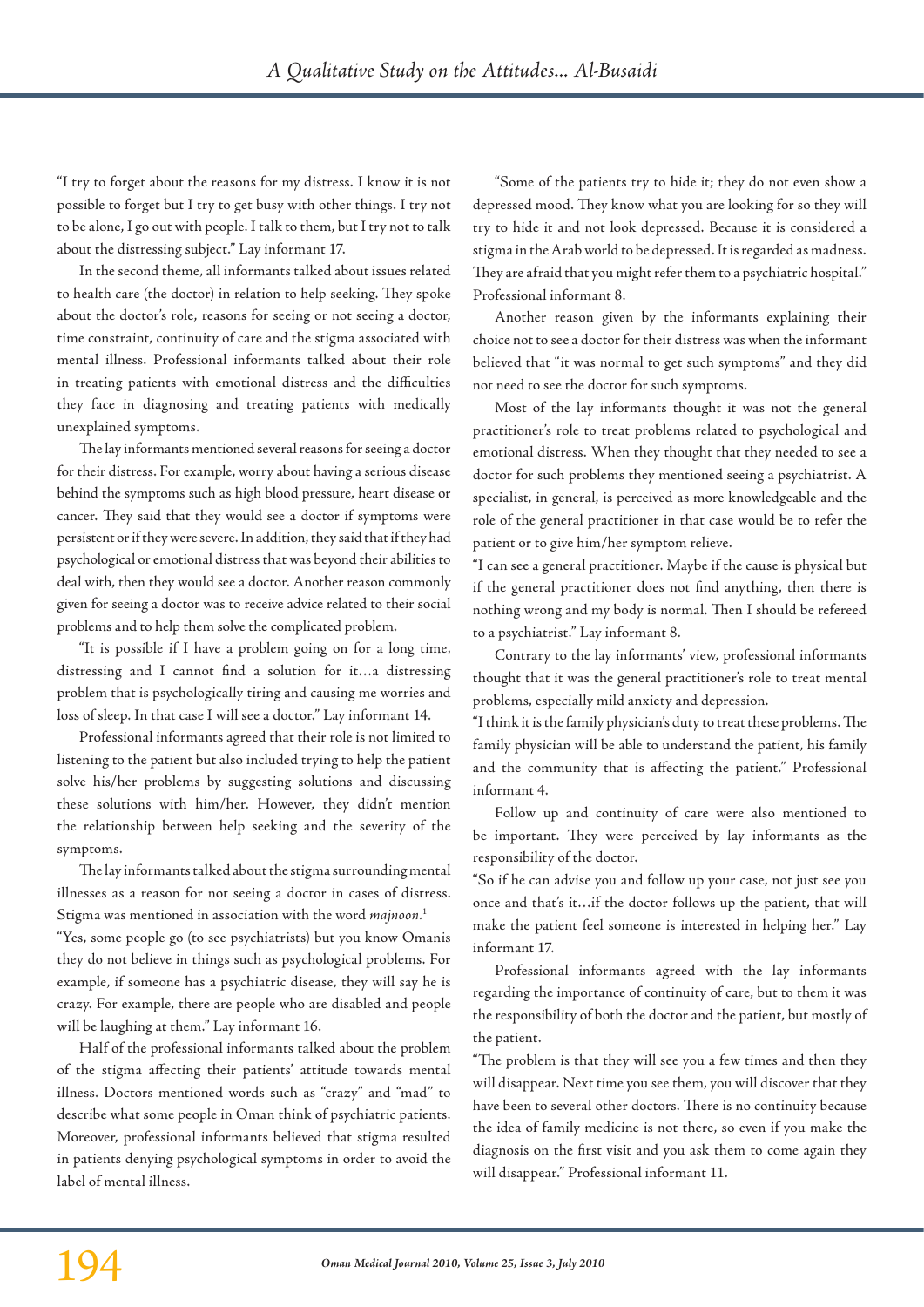Most lay informants talked about communication as an important factor in determining doctor-patient relationship. If the informant does not feel that the doctor is close and understanding, they may decide not to talk or even to discontinue the treatment. "Why keep quiet about it. It will only lead to more diseases. But it depends on the doctor. Sometimes when you enter the consultation room you feel comfortable with the doctor. But sometimes you feel forced to tell the doctor because you worry you might get worse, so you prefer to tell the doctor that you are not sleeping well because you have problems." Lay informant 15.

Smiling and greeting the patient in a nice way was mentioned as positive characteristics in the doctor, which is sometimes lacking in the patient's own general practitioner.

"Why do you think we like to go to private practice? Because the doctor use nice words such as "welcome", "how are you", and so forth... These are only words but we miss them, we miss them with our own general practitioners." Lay informant 7.

The informants perceive doctors who do not smile and greet patients in a friendly manner as arrogant and uncaring. Professional informants also thought that the doctor-patient relationship is important in the management of patients.

"The most important thing here is the doctor-patient relationship; so if I already know the patient, there is a relationship between me and the patient, it will be easier for me to notice any change in the patient. As his doctor, I will notice that there is something different about the patient." Professional informant 4.

On the other hand, most professional informants talked about the issue of time as a restricting factor where treatment is concerned.

"We can do a lot, starting by educating people that illnesses can be caused by mental health problems. But the problem is the time constraint that sometimes limits us from interacting fully with patients, giving them "good ears", listening to their problems and offering them good management." Professional informant 1.

In addition, they mentioned that treating mental health problems was more time consuming compared to usual consultations in general practice. Only two lay informants mentioned lack of time as a problem affecting their presentation of psychological problems to health care.

"Doctors are not all the same. Some doctors treat you well, but some act as if they don't want to know you at all. They see you in a short time. Doctors in our local hospital always seem to be in a hurry." Lay informant 19.

All the lay informants talked about seeking a Muttawa<sup>4</sup> (the traditional healer) for help. Both lay and professional informants agreed that there were two types of Muttawa. The first type is the religious man who is using Quran for treatment and usually does

not ask for money in return for their services. The second is a crook who is cheating people in order to get money, and usually does not give them any actual relief or help. Lay informants mentioned stories describing their experience with helpful and unhelpful Muttawa. As far as the reasons for seeing Muttawas are concerned, most lay informants said that " jinn" possession and "hasad" (evil eye) were the main reasons for seeking Muttawas' help. Other reasons given included thinking and psychological problems.

"…For example, stress. She could be thinking of anything, or could be having problems related to relationships. A problem within a relationship can affect the person and make her think. It can affect her and make her neglect her studies or work. She may neglect herself and family. This will affect her psychological [emotional] state and become like crazy, so her family will have to seek a Quran reader for help." Lay informant 2.

Most professional informants agreed that a Muttawa who read Quran or used it in treatment may be able to help the patient and they said that they would not advice their patients against this kind of treatment. In addition, some professional informants believed that if the reason for distress was a result of " jinn", then this treatment may be helpful. However, a few professional informants disagreed, saying that Muttawa did not have any role to play in the management of mental problems and added that they might interfere and advise the patient not to visit a doctor.

# **Discussion**

In terms of the emergent themes, talking was presented as a major emergent theme in this study. All the informants (professional and lay) stressed that talking was an essential and effective strategy of help in cases of distress, thus supporting findings of previous literature.13,19,20 In addition to being a remedy, confiding within a relationship has been found to be important in preventing psychiatric problems.21 Patients make the choice and specifically decide not to talk to the doctor about their distress. Some informants explained that it was inappropriate culturally to talk to the doctor about their private lives. What patients consider appropriate to present to the doctor is important when presenting to primary health care and have been found to affect patients' choice to present psychosocial issues to the general practitioner.<sup>22</sup>

Lay and professional informants repeatedly mentioned that religious faith as a source of help. In all of these aspects, faith was mentioned both as a belief and a practice. As a belief, it was a reason for contentment and a source of help. The reward of faith has also been mentioned. Informants talked about reward in the form of feelings of satisfaction and contentment and in the form of good luck, success and achievement of their goals. They also mentioned that this belief gave them a feeling of optimism and hope for the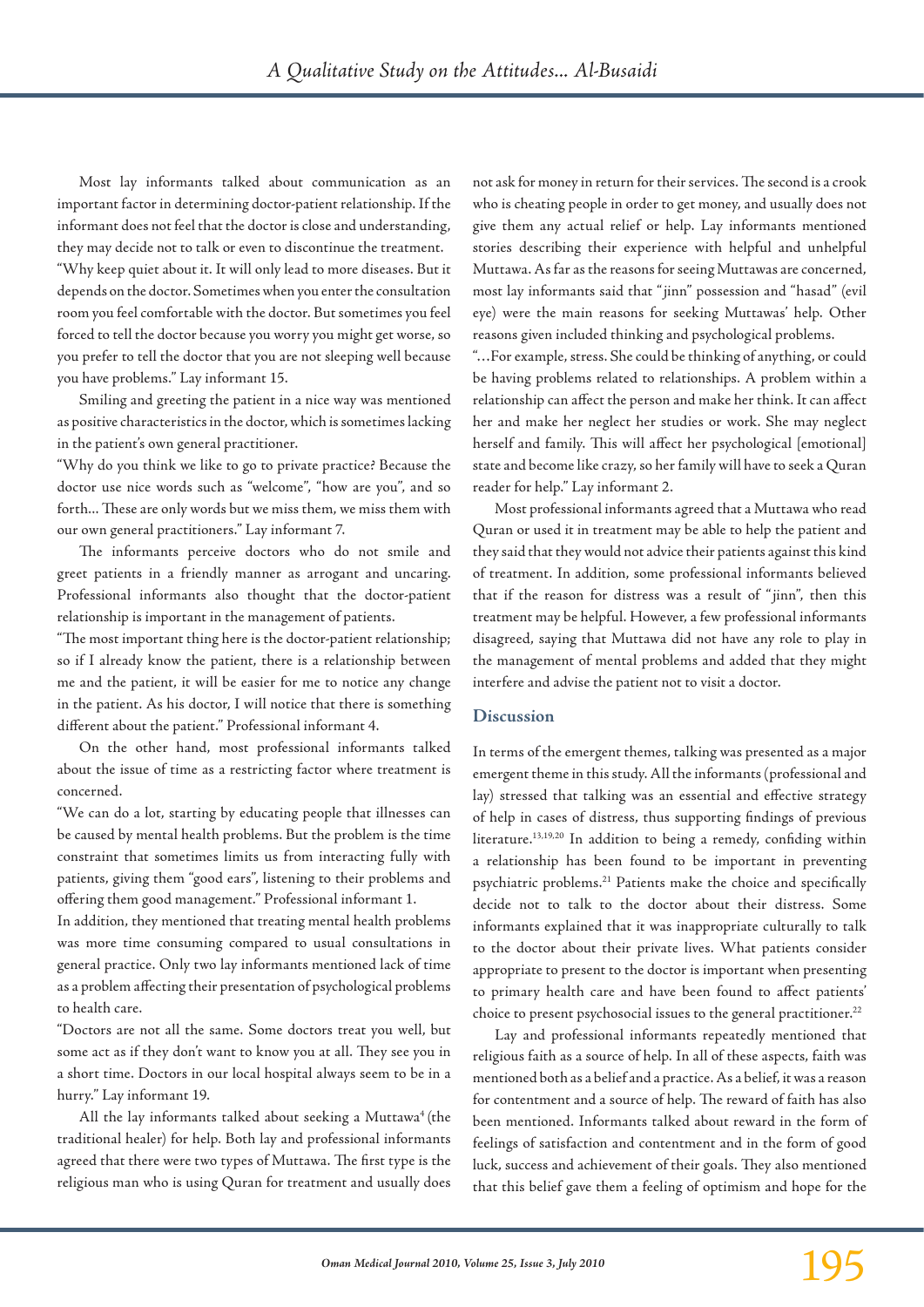future. In general, professional informants shared the conviction of lay informants that faith, both as a belief and a practice, was an essential strategy for help.

Religion was mentioned as a source of help in other studies involving women. In these studies women stressed that everyday experiences and practices required spiritual mediation and prayers.23 It has been suggested in previous literature that faith healer practices should be grounded within the guidelines of treating physical and mental illnesses.24

In this study, lay and professional informants shared cultural beliefs such as the idea that " jinn" possession is something a doctor cannot deal with and requires the experience of a Muttawa or a spiritual healer. Once " jinn" possession is suspected, people surrounding the patient take the responsibility of choosing the right Muttawa. Some doctors agreed that if something like this happened to a close person, they would take her to see a Muttawa. Moreover, patients may have difficulty presenting emotional problems because of fear of stigmatization.25,26 In this study, most lay informants and some professional informants shared the idea that stigma related to psychological problems was common in the Omani culture and affected patients' decision to present their symptoms to the doctor. However, lay informants who mentioned the problem of stigma denied that it would affect their presentation to health care facilities although they were aware of it. The reason for this could be that the researcher is a doctor and educated lay informants do not want to admit that they will give in to the pressure of the culture in spite of their knowledge of mental illness. In addition, in this study as well as previous research, expectations related to doctor-patient communication were found to be shaped by cultural norms and not by what is professionally expected of a doctor.

There was a discrepancy between what the professional informants believed their role to be and what the lay informants thought the family physician's role was. Professional informants thought that it was their role to treat what they called "simple cases" of mental disorders, using not just medications but also psychotherapy. However, in this study, if the extent of the problem necessitated seeing a doctor, patients preferred to see specialists instead of general practitioners.

A general practitioner was not considered to be knowledgeable about psychiatric diseases and their role was merely to refer patients to psychiatrists. The explanation for this finding could be that patients in Oman are not familiar with the role of a general practitioner and the knowledge and experience general practitioners may have. In the Omani community, general practitioners are still viewed as doctors who graduate from medical school without any postgraduate education or experience. Patients

make the choice and specifically decide not to talk to doctors about their distress. What patients consider appropriate to present to the doctor is important when presenting to primary health care and has been found to affect patients' choice to present psychosocial issues to the general practitioner.<sup>22</sup> In addition, cultural variations with regards to what the patients' consider an illness have been shown to affect the patients' choice not to communicate what they consider non-medical.<sup>13,26,27</sup>

The severity of symptoms was also mentioned as a factor affecting the informants' choice to see a doctor. This finding is supported by a previous study that showed that some patients decide not to talk to general practitioners about their distress, because they feel that their problem is not bad and that they can cope with it.26 Doctors' interviewing behaviours and previous experience with something the doctor did or said in the past have been shown to deter patients from talking to the doctor about their emotional distress.25,26 In this study, lay informants differentiated between doctors who were interested to help and listen and those who were only interested to treat their symptoms.

As a result, informants would only talk to a doctor who showed interest in listening to their problems and would especially do so if the doctor asked them directly about the reason for their distress. In addition, lay informants referred to nonverbal communications as important. They interpret what they consider good non-verbal cues from the doctor as signs of interest, care and understanding. Smiling doctors are considered welcoming and interested and are mentioned as another reason that encourages talking. Non-verbal cues such as eye contact, smiling and humour were shown to be important in building a good relationship with the patients.<sup>27</sup>

In a culture where smiling and greeting people, even if they are strangers, is considered a good manner, the behaviour of busy young doctors is considered unacceptable and misinterpreted by the public as arrogance. Furthermore, most Omani doctors are young adults and are required, according to the traditional Omani culture, to show respect to older individuals.

Most professional informants in this study find the diagnosis and management of mental health problems difficult. The informants have proposed several explanations. One is the physical presentation of psychological and emotional distress that might sometimes be misleading. Presenting psychological problems with physical symptoms in general practice has been associated with lower recognition of psychiatric disorders in primary health care.28,29 However, a few professional informants said that they did not have difficulty diagnosing and managing mental problems because they felt confident in their knowledge and they depended on good doctor-patient relationship.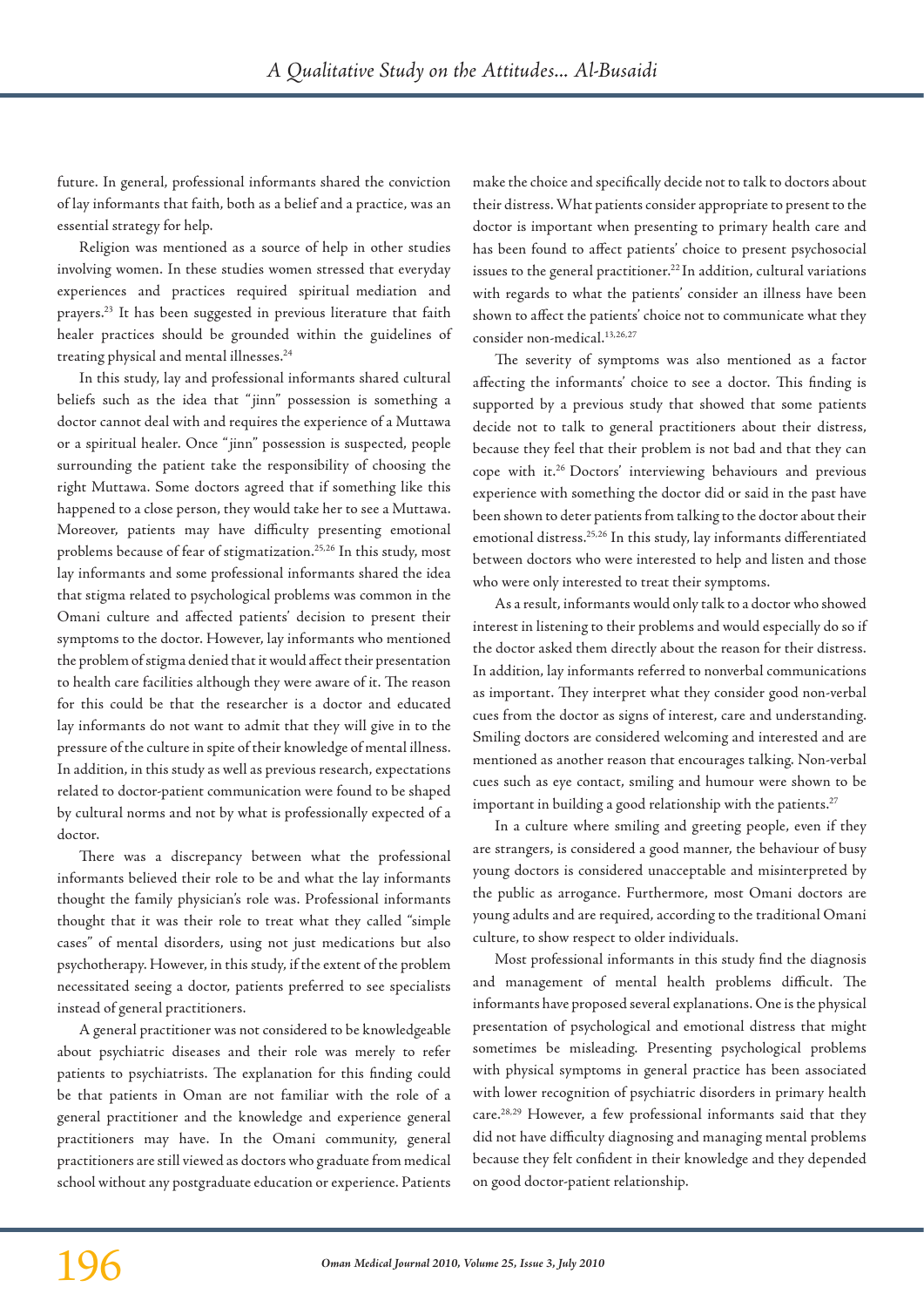Constraints about the consultation time are a common reason for dissatisfaction for both doctors and patients in general practice.30 There is evidence that psychosocial discussions result in longer consultations.<sup>31</sup> In this study, professional informants talked repeatedly about the shortage of time as a factor restricting diagnosis and management of patients with psychological problems. According to most of the professional informants, the problem of time constraints is difficult to solve but some think arranging regular follow up visits may be a solution to the problem. Only two lay informants mentioned restriction of time as a problem in general practice.

Most professional informants emphasized the need for talking therapies but admitted their lack of knowledge and experience in this area and psychotherapy in general. Some professional informants asked for more training while some saw that the solution was to have more social workers, counsellors and psychotherapists. The same was shown in previous studies where general practitioners talked about solutions to their patients' problems that are lying outside their own professions.16 The big shortage of social workers and psychotherapists in the country explains the doctors call for more help from outside the profession.

Continuity of care through regular visits to the same primary care physician has been described as essential in treating patients in primary health care. Through regular visits, the patient does not need to develop new symptoms in order to receive medical attention. In addition, regular visits to the same general practitioner help tackle problems and address new issues as they appear.32,33 Both lay and professional informants stressed the importance of continuity of care. However, lay informants believed it to be the responsibility of the doctor, while professional informants thought it was the responsibility of the patient. The appointment system in health care is relatively new in Oman, so is the concept of the catchment area where patients living in a certain area are assigned to a single health centre and ideally seeing the same general practitioner for all of their problems.

Being a qualitative study, the results of this study cannot be generalized to the population in Oman as the aim was to gather in depth information. In addition the study was conducted in Muscat and therefore, it may not reflect the experience of patients in other parts of the country.

## **Conclusion**

Doctor-patient relationship was found to be important in determining patients' decision to present their distress to the doctor. Doctor's attitude during the consultation was found to be an important factor determining patients' decision to talk

about their psychological distress. Issues related to nonverbal communication, the doctor showing interest and empathy, and the doctor taking cultural considerations towards the patient were found to be important. Cultural and religious concepts related to health beliefs and those which affect patients' attitudes towards health should be emphasized in the residency training programs of specialities such as family and community medicine, and psychiatry. In addition, cultural issues should play a role in the teaching of consultation techniques and communication skills of general practitioners. A significant finding in this study was the fact that talking was an important strategy for help. However, most doctors recognized their deficiency in skills related to talking therapy, counselling and psychotherapy.

Therefore, more concentration on such skills is required during the four years of training and when planning continuing professional development programs. At the time of the study, the training of Omani general practitioners involved a two months rotation in psychiatry. In view of the commonality of psychiatric problems in primary health care, OMSB has recently extended this training to four months. This step will hopefully improve the training of family medicine residents if continuous assessment of the content and the outcome of the rotation take place. More attention should be paid to improve certain aspects of health services in order to improve the recognition and management of mental health problems.

Continuity of care should be encouraged through better implementation of the appointment system, and regular follow up visits to the same general practitioner. There is also need to educate the public regarding the importance of continuity of care and keeping regular appointments with their doctor. Moreover, more autonomy should be given to trained and experienced general practitioners in managing their own practices regarding issues such as availability of medications. There is need for health education of patients and the community regarding the role of general practitioners, especially in relation to the management of mental health problems. Overall, more qualitative research is needed in the area of patients' understanding of their health and the way they experience and deal with stress within the context of their culture.

#### **Acknowledgments**

I would like to thank the informants who participated in this study and the staff at the family medicine and public health, SQUH. My thanks also go to my PhD supervisor, Dr Margaret Oates, and to Dr Karen carpenter and Dr Amal Shoaib for taking part in the peer review.